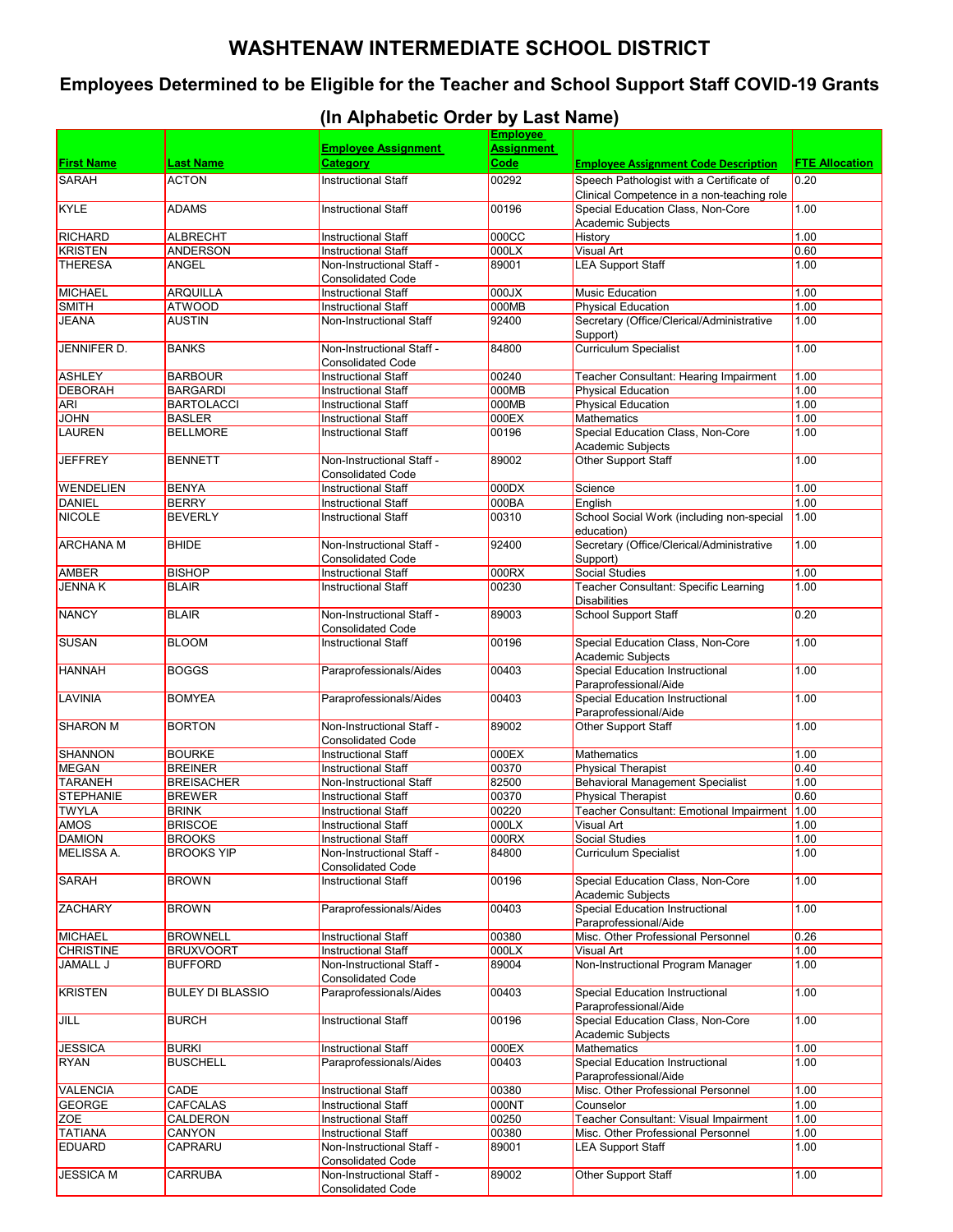|                                   |                               |                                                          | <b>Employee</b> |                                                                                        |                       |
|-----------------------------------|-------------------------------|----------------------------------------------------------|-----------------|----------------------------------------------------------------------------------------|-----------------------|
|                                   |                               | <b>Employee Assignment</b>                               | Assignment      |                                                                                        |                       |
| <b>First Name</b>                 | Last Name                     | Category                                                 | Code            | <b>Employee Assignment Code Description</b>                                            | <b>FTE Allocation</b> |
| <b>NAKIA</b>                      | <b>CARTER</b>                 | Paraprofessionals/Aides                                  | 00403           | Special Education Instructional<br>Paraprofessional/Aide                               | 1.00                  |
| <b>KELLY</b>                      | <b>CARTWRIGHT</b>             | Non-Instructional Staff -<br><b>Consolidated Code</b>    | 89003           | <b>School Support Staff</b>                                                            | 1.00                  |
| <b>BONNIE</b>                     | <b>CERVANTES</b>              | Paraprofessionals/Aides                                  | 00403           | Special Education Instructional<br>Paraprofessional/Aide                               | 1.00                  |
| <b>SHARONDA</b>                   | <b>CHANEY</b>                 | <b>Instructional Staff</b>                               | 00310           | School Social Work (including non-special                                              | 1.00                  |
| <b>MARK</b>                       | <b>CHAPMAN</b>                | <b>Instructional Staff</b>                               | 00230           | education)<br>Teacher Consultant: Specific Learning                                    | 1.00                  |
| KATHY                             | <b>CHRISTENSEN</b>            | <b>Instructional Staff</b>                               | 00385           | <b>Disabilities</b><br><b>Orientation and Mobility Specialist</b>                      | 0.90                  |
| <b>TAMMY</b>                      | <b>CHURCH</b>                 | <b>Instructional Staff</b>                               | 000EX           | <b>Mathematics</b>                                                                     | 1.00                  |
| <b>MELISSA P</b>                  | <b>CISCHKE</b>                | Non-Instructional Staff -<br><b>Consolidated Code</b>    | 89001           | <b>LEA Support Staff</b>                                                               | 1.00                  |
| <b>CAMERON</b>                    | <b>COCHRAN</b>                | <b>Instructional Staff</b>                               | 000DA           | Biology                                                                                | 1.00                  |
| <b>ELAINE</b>                     | <b>COLEMAN</b>                | <b>Instructional Staff</b>                               | 00384           | <b>Registered Nurse</b>                                                                | 0.20                  |
| ELETTE I.                         | <b>COLLINS</b>                | Non-Instructional Staff -<br><b>Consolidated Code</b>    | 89001           | <b>LEA Support Staff</b>                                                               | 1.00                  |
| <b>ERRON</b>                      | <b>COLLINS</b>                | Paraprofessionals/Aides                                  | 00403           | <b>Special Education Instructional</b><br>Paraprofessional/Aide                        | 1.00                  |
| <b>JACQUELINE</b>                 | <b>COLUCCY</b>                | <b>Instructional Staff</b>                               | 00220           | Teacher Consultant: Emotional Impairment 1.00                                          |                       |
| <b>KRISTIE</b>                    | <b>CONNELL</b>                | Paraprofessionals/Aides                                  | 00403           | <b>Special Education Instructional</b>                                                 | 1.00                  |
|                                   |                               |                                                          |                 | Paraprofessional/Aide                                                                  |                       |
| <b>RANDALL</b>                    | <b>COOPER</b>                 | Non-Instructional Staff -<br><b>Consolidated Code</b>    | 89003           | <b>School Support Staff</b>                                                            | 1.00                  |
| <b>MICHAEL</b>                    | <b>CORLEY</b>                 | Paraprofessionals/Aides                                  | 00403           | <b>Special Education Instructional</b><br>Paraprofessional/Aide                        | 1.00                  |
| <b>NOAH</b>                       | <b>COURANT</b>                | <b>Instructional Staff</b>                               | 00292           | Speech Pathologist with a Certificate of<br>Clinical Competence in a non-teaching role | 0.30                  |
| WILLIAM J III                     | <b>COURY</b>                  | Non-Instructional Staff -<br><b>Consolidated Code</b>    | 94300           | Technology/Computer Support                                                            | 1.00                  |
| <b>MEGAN</b>                      | <b>CROSS</b>                  | <b>Instructional Staff</b>                               | 00292           | Speech Pathologist with a Certificate of<br>Clinical Competence in a non-teaching role | 0.86                  |
| MICHELE M.                        | <b>DANILOWICZ</b>             | <b>Instructional Staff</b>                               | 00250           | Teacher Consultant: Visual Impairment                                                  | 1.00                  |
| <b>BRIAN</b>                      | <b>D'AUTEUIL</b>              | <b>Instructional Staff</b>                               | 000EX           | <b>Mathematics</b>                                                                     | 1.00                  |
| <b>NANCY</b>                      | <b>DAVIS</b>                  | <b>Instructional Staff</b>                               | 00196           | Special Education Class, Non-Core<br>Academic Subjects                                 | 1.00                  |
| JASON M.                          | <b>DECAMILLIS</b>             | <b>Instructional Staff</b>                               | 00250           | Teacher Consultant: Visual Impairment                                                  | 1.00                  |
| <b>GRETCHEN G</b>                 | <b>DERR MULLINS</b>           | Non-Instructional Staff -<br><b>Consolidated Code</b>    | 89002           | <b>Other Support Staff</b>                                                             | 0.50                  |
| <b>SARAH</b>                      | <b>DEVANEY</b>                | Non-Instructional Staff -<br><b>Consolidated Code</b>    | 89001           | <b>LEA Support Staff</b>                                                               | 1.00                  |
| <b>MARY ANN</b>                   | <b>DEVOS</b>                  | <b>Instructional Staff</b>                               | 00240           | Teacher Consultant: Hearing Impairment                                                 | 1.00                  |
| <b>LAKESHIA</b>                   | <b>DIARRA</b>                 | Paraprofessionals/Aides                                  | 00403           | <b>Special Education Instructional</b><br>Paraprofessional/Aide                        | 1.00                  |
| <b>KEVIN</b>                      | <b>DLUGOS</b>                 | <b>Instructional Staff</b>                               | 000RX           | <b>Social Studies</b>                                                                  | 1.00                  |
| <b>ALEXANDER S</b>                | DOMINO                        | Non-Instructional Staff -<br><b>Consolidated Code</b>    | 89002           | Other Support Staff                                                                    | 1.00                  |
| <b>CAITLIN</b>                    | <b>DONNELLY</b>               | <b>Instructional Staff</b>                               | 000EX           | Mathematics                                                                            | 1.00                  |
| <b>STACEY T</b>                   | <b>DOYLE</b>                  | <b>Instructional Staff</b>                               | 00310           | School Social Work (including non-special<br>education)                                | 1.00                  |
| <b>MELISSA M</b>                  | <b>DUBIEL</b>                 | Non-Instructional Staff -<br><b>Consolidated Code</b>    | 92400           | Secretary (Office/Clerical/Administrative<br>Support)                                  | 1.00                  |
| CHANDRA LELANIE DUMAS             |                               | <b>Instructional Staff</b>                               | 00230           | Teacher Consultant: Specific Learning<br><b>Disabilities</b>                           | 1.00                  |
| <b>ELIZABETH</b>                  | <b>DUPUIS</b>                 | <b>Instructional Staff</b>                               | 000FF           | Spanish                                                                                | 1.00                  |
| <b>DANIEL S</b>                   | <b>EIDSON</b>                 | Non-Instructional Staff -<br><b>Consolidated Code</b>    | 89003           | <b>School Support Staff</b>                                                            | 1.00                  |
| <b>JAMES</b>                      | <b>ELISH</b>                  | <b>Instructional Staff</b>                               | 000RX           | Social Studies                                                                         | 1.00                  |
| <b>KANDACE</b><br><b>MICHELLE</b> | <b>EVANS</b>                  | <b>Instructional Staff</b>                               | 00230           | <b>Teacher Consultant: Specific Learning</b><br><b>Disabilities</b>                    | 1.00                  |
| <b>CINDY</b>                      | <b>EVOY</b>                   | <b>Instructional Staff</b>                               | 00310           | School Social Work (including non-special<br>education)                                | 1.00                  |
| <b>JULIE</b>                      | <b>FELDKAMP</b>               | <b>Instructional Staff</b>                               | 00210           | Teacher Consultant: Cognitive Impairment                                               | 1.00                  |
| <b>GRETCHEN L</b>                 | <b>FINKBEINER</b>             | <b>Instructional Staff</b>                               | 00250           | Teacher Consultant: Visual Impairment                                                  | 1.00                  |
| KRISTEN                           | <b>FINKBEINER</b>             | <b>Instructional Staff</b>                               | 000BA           | English                                                                                | 1.00                  |
| <b>KATRINA</b>                    | <b>FITZPATRICK</b>            | <b>Instructional Staff</b>                               | 00210           | Teacher Consultant: Cognitive Impairment                                               | 0.50                  |
| <b>JULIE</b>                      | <b>FLEURY</b>                 | Paraprofessionals/Aides                                  | 00403           | <b>Special Education Instructional</b><br>Paraprofessional/Aide                        | 1.00                  |
| <b>ANNE</b>                       | <b>FORTUNATO</b>              | Non-Instructional Staff                                  | 92400           | Secretary (Office/Clerical/Administrative<br>Support)                                  | 0.30                  |
| <b>OLIVIA</b>                     | <b>FOSTER</b>                 | <b>Instructional Staff</b>                               | 000CC           | History                                                                                | 1.00                  |
| <b>SEAN</b>                       | <b>FOUNTAIN</b>               | <b>Instructional Staff</b>                               | 000BA           | English                                                                                | 1.00                  |
| TAISHA<br><b>ASHLEY</b>           | <b>FOUNTAIN</b><br><b>FOX</b> | <b>Instructional Staff</b><br><b>Instructional Staff</b> | 000NT<br>000RX  | Counselor<br>Social Studies                                                            | 1.00<br>1.00          |
| ANGELA                            | <b>FRANK</b>                  | <b>Instructional Staff</b>                               | 00310           | School Social Work (including non-special                                              | 1.00                  |
| VICKI                             | <b>FRAZIER</b>                | Paraprofessionals/Aides                                  | 00403           | education)<br><b>Special Education Instructional</b>                                   | 1.00                  |
|                                   |                               |                                                          |                 | Paraprofessional/Aide                                                                  |                       |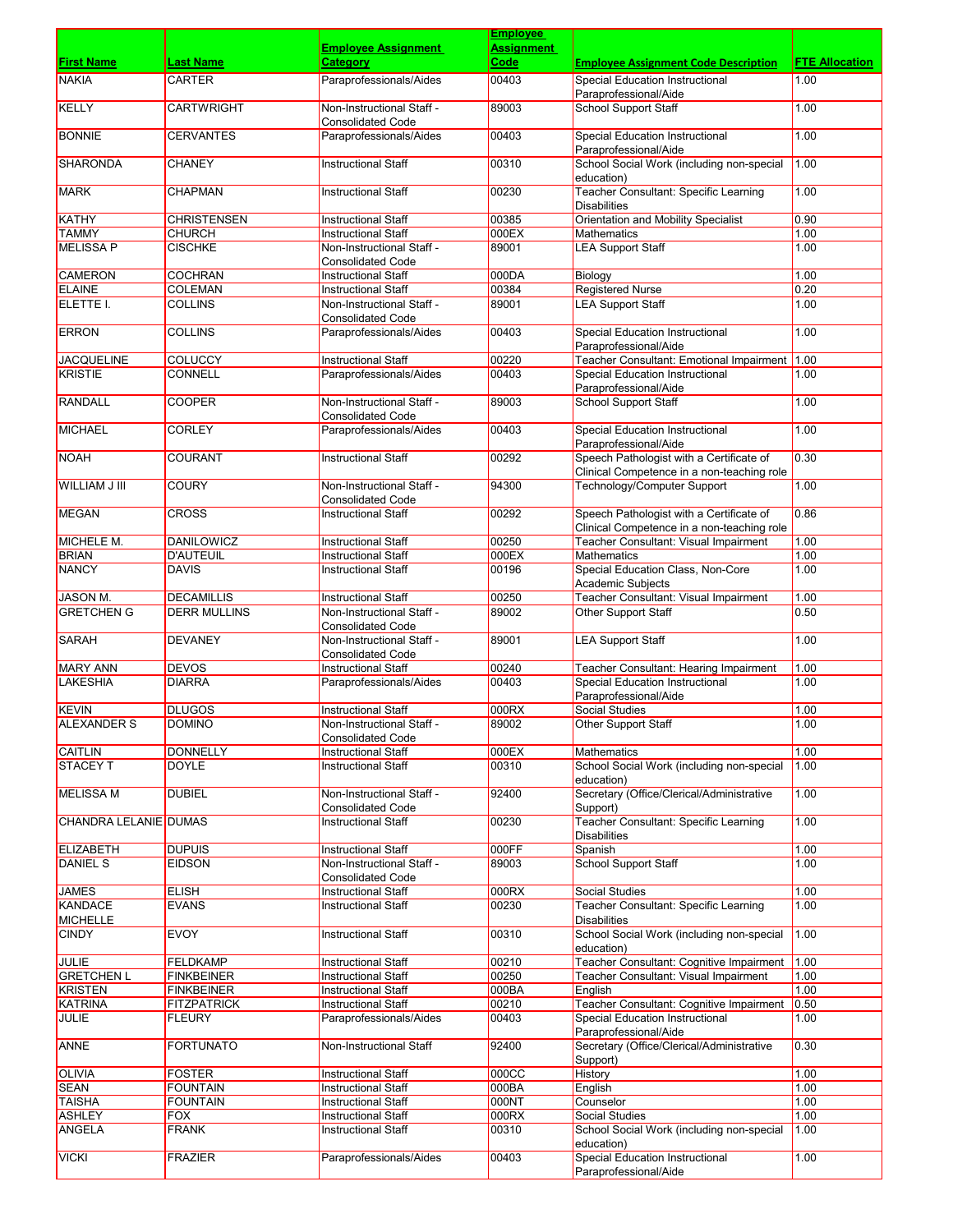|                                  |                                 |                                                          | <b>Employee</b> |                                                                                                                                         |                       |
|----------------------------------|---------------------------------|----------------------------------------------------------|-----------------|-----------------------------------------------------------------------------------------------------------------------------------------|-----------------------|
|                                  |                                 | <b>Employee Assignment</b>                               | Assignment      |                                                                                                                                         |                       |
| <b>First Name</b>                | Last Name                       | Category                                                 | Code            | <b>Employee Assignment Code Description</b>                                                                                             | <b>FTE Allocation</b> |
| <b>STEPHANIE A.</b>              | <b>GABRIEL</b>                  | Non-Instructional Staff -<br><b>Consolidated Code</b>    | 89002           | <b>Other Support Staff</b>                                                                                                              | 1.00                  |
| <b>ERIKA</b>                     | GALLAY-MACGREGOR                | <b>Instructional Staff</b>                               | 000DX           | Science                                                                                                                                 | 1.00                  |
| <b>BRIAN</b>                     | <b>GATES</b>                    | Instructional Staff                                      | 00197           | Special Education Class at the Secondary<br>Level Where all Students are Assessed by<br>Alternate Achievement Standards (MI-<br>Access) | 1.00                  |
| <b>BROOKE</b>                    | <b>GATES</b>                    | Non-Instructional Staff -<br><b>Consolidated Code</b>    | 89003           | <b>School Support Staff</b>                                                                                                             | 1.00                  |
| <b>CELESTE</b>                   | <b>GENTILE</b>                  | <b>Instructional Staff</b>                               | 00210           | Teacher Consultant: Cognitive Impairment                                                                                                | 1.00                  |
| <b>SARA</b>                      | <b>GENTRY</b>                   | <b>Instructional Staff</b>                               | 000EX           | <b>Mathematics</b>                                                                                                                      | 1.00                  |
| <b>HERMAN</b>                    | <b>GIBBS</b>                    | Paraprofessionals/Aides                                  | 00403           | <b>Special Education Instructional</b><br>Paraprofessional/Aide                                                                         | 1.00                  |
| <b>DANIEL</b>                    | <b>GIDDINGS</b>                 | <b>Instructional Staff</b>                               | 000NX           | Other                                                                                                                                   | 1.00                  |
| <b>SARAH</b>                     | <b>GIDDINGS</b>                 | <b>Instructional Staff</b>                               | 000ZW           | Facilitator of Instruction (i.e., computer-<br>based learning program, online instruction,<br>virtual education)                        | 1.00                  |
| <b>MICHAEL</b>                   | <b>GILMARTIN</b>                | <b>Instructional Staff</b>                               | 000EX           | <b>Mathematics</b>                                                                                                                      | 1.00                  |
| <b>GIOVANNI</b>                  | <b>GOMEZ</b>                    | Non-Instructional Staff -<br><b>Consolidated Code</b>    | 89002           | <b>Other Support Staff</b>                                                                                                              | 1.00                  |
| <b>SHANTELL M.</b>               | <b>GORDON</b>                   | Non-Instructional Staff -<br><b>Consolidated Code</b>    | 89002           | Other Support Staff                                                                                                                     | 1.00                  |
| <b>CARRIE</b>                    | GOULD                           | Paraprofessionals/Aides                                  | 00403           | Special Education Instructional                                                                                                         | 1.00                  |
| <b>CHRISTA</b>                   | <b>GRAHAM</b>                   | <b>Instructional Staff</b>                               | 000DX           | Paraprofessional/Aide<br>Science                                                                                                        | 1.00                  |
| <b>MIRANDA</b>                   | <b>GRECA</b>                    | <b>Instructional Staff</b>                               | 00210           | Teacher Consultant: Cognitive Impairment                                                                                                | 0.50                  |
| <b>ALEXANDER</b>                 | <b>GRESCHUK</b>                 | <b>Instructional Staff</b>                               | 000RX           | Social Studies                                                                                                                          | 1.00                  |
| EMILY J.                         | <b>GRIFKA</b>                   | Non-Instructional Staff -<br><b>Consolidated Code</b>    | 89003           | <b>School Support Staff</b>                                                                                                             | 1.00                  |
| <b>BRADLEY</b>                   | <b>HAEFLINGER</b>               | Non-Instructional Staff -<br><b>Consolidated Code</b>    | 84800           | <b>Curriculum Specialist</b>                                                                                                            | 1.00                  |
| <b>JENNIFER</b>                  | <b>HAINES</b>                   | Non-Instructional Staff -<br><b>Consolidated Code</b>    | 89003           | <b>School Support Staff</b>                                                                                                             | 0.50                  |
| <b>DEBORAH</b>                   | HANEWICH DURANCZYK              | <b>Instructional Staff</b>                               | 00220           | Teacher Consultant: Emotional Impairment                                                                                                | 0.96                  |
| <b>KELLY</b>                     | <b>HARRIS</b>                   | <b>Instructional Staff</b>                               | 000NT           | Counselor                                                                                                                               | 1.00                  |
| <b>EMILEE</b>                    | HARRISON                        | Paraprofessionals/Aides                                  | 00403           | <b>Special Education Instructional</b><br>Paraprofessional/Aide                                                                         | 1.00                  |
| <b>HELEN M</b>                   | <b>HARVIN</b>                   | <b>Instructional Staff</b>                               | 00200           | Teacher Consultant: Autism Spectrum<br><b>Disorder</b>                                                                                  | 1.00                  |
| <b>ANDREA</b>                    | <b>HAYES</b>                    | <b>Instructional Staff</b>                               | 00210           | Teacher Consultant: Cognitive Impairment                                                                                                | 1.00                  |
| <b>BRENDA</b>                    | <b>HEGWOOD</b>                  | Non-Instructional Staff -<br><b>Consolidated Code</b>    | 89003           | <b>School Support Staff</b>                                                                                                             | 1.00                  |
| <b>FRANCES M</b>                 | <b>HEILMANN</b>                 | Non-Instructional Staff -<br><b>Consolidated Code</b>    | 89003           | <b>School Support Staff</b>                                                                                                             | 1.00                  |
| <b>KATHERINE</b>                 | <b>HEISS</b>                    | <b>Instructional Staff</b>                               | 00384           | <b>Registered Nurse</b>                                                                                                                 | 0.60                  |
| PAULA                            | <b>HENDRICKS</b>                | <b>Instructional Staff</b>                               | 00384           | <b>Registered Nurse</b>                                                                                                                 | 1.00                  |
| <b>JACOB</b>                     | <b>HENRIKSEN</b>                | Non-Instructional Staff -<br><b>Consolidated Code</b>    | 89003           | School Support Staff                                                                                                                    | 1.00                  |
| <b>DENAE</b>                     | <b>HENSON</b>                   | <b>Instructional Staff</b>                               | 000RX           | Social Studies                                                                                                                          | 1.00                  |
| RACHEL                           | <b>HERVEY</b>                   | <b>Instructional Staff</b>                               | 000MA           | Health                                                                                                                                  | 1.00                  |
| SARAH CHRISTINE HIERMAN          |                                 | Non-Instructional Staff -<br><b>Consolidated Code</b>    | 89002           | Other Support Staff                                                                                                                     | 1.00                  |
| MONICA                           | <b>HILL</b>                     | Non-Instructional Staff -<br><b>Consolidated Code</b>    | 89001           | <b>LEA Support Staff</b>                                                                                                                | 1.00                  |
| MICHAEL J                        | <b>HITCHCOCK</b>                | Non-Instructional Staff -<br><b>Consolidated Code</b>    | 89002           | Other Support Staff                                                                                                                     | 1.00                  |
| ANN                              | <b>HOCKENBERRY</b>              | <b>Instructional Staff</b>                               | 00196           | Special Education Class, Non-Core<br>Academic Subjects                                                                                  | 1.00                  |
| ANGELA                           | <b>HOGAN</b>                    | Paraprofessionals/Aides                                  | 00403           | <b>Special Education Instructional</b><br>Paraprofessional/Aide                                                                         | 1.00                  |
| TERRI                            | <b>HOHMAN</b>                   | Paraprofessionals/Aides                                  | 00403           | <b>Special Education Instructional</b><br>Paraprofessional/Aide                                                                         | 1.00                  |
| <b>AMBER</b>                     | <b>HOLCOMB</b>                  | <b>Instructional Staff</b>                               | 000DA           | Biology                                                                                                                                 | 1.00                  |
| <b>GWENDOLYN</b>                 | <b>HOOVER</b>                   | Non-Instructional Staff -<br><b>Consolidated Code</b>    | 89004           | <b>Student Support Services Staff</b>                                                                                                   | 0.60                  |
| <b>AMANDA</b>                    | <b>HOPKINS</b>                  | <b>Instructional Staff</b>                               | 00290           | Teacher of Speech/Language Impaired                                                                                                     | 1.00                  |
| <b>VANESSA</b>                   | <b>HORNING</b>                  | Non-Instructional Staff -                                | 89003           | Non-Classroom Program<br><b>School Support Staff</b>                                                                                    | 1.00                  |
| NICOLE P                         | <b>HUBLER</b>                   | <b>Consolidated Code</b><br>Non-Instructional Staff -    | 89003           | <b>School Support Staff</b>                                                                                                             | 1.00                  |
|                                  |                                 | <b>Consolidated Code</b>                                 |                 |                                                                                                                                         |                       |
| <b>SANDRA A</b><br><b>JOSLYN</b> | <b>HUMMEL</b><br>HUNSCHER-YOUNG | <b>Instructional Staff</b><br><b>Instructional Staff</b> | 00240<br>000RX  | Teacher Consultant: Hearing Impairment<br>Social Studies                                                                                | 1.00<br>1.00          |
| <b>BRYCE T</b>                   | JACKSON                         | Non-Instructional Staff -                                | 89002           | <b>Other Support Staff</b>                                                                                                              | 1.00                  |
| CRYSTAL                          | <b>JACKSON</b>                  | <b>Consolidated Code</b><br>Non-Instructional Staff -    | 89001           | <b>LEA Support Staff</b>                                                                                                                | 1.00                  |
| NATASHA                          | <b>JACKSON-KLEID</b>            | <b>Consolidated Code</b><br>Instructional Staff          | 000DI           | Integrated Science                                                                                                                      | 1.00                  |
| <b>YOLANDA</b>                   | <b>JONES</b>                    | Instructional Staff                                      | 00384           | <b>Registered Nurse</b>                                                                                                                 | 0.60                  |
| CONNOR                           | <b>KAMM</b>                     | Instructional Staff                                      | 000FF           | Spanish                                                                                                                                 | 1.00                  |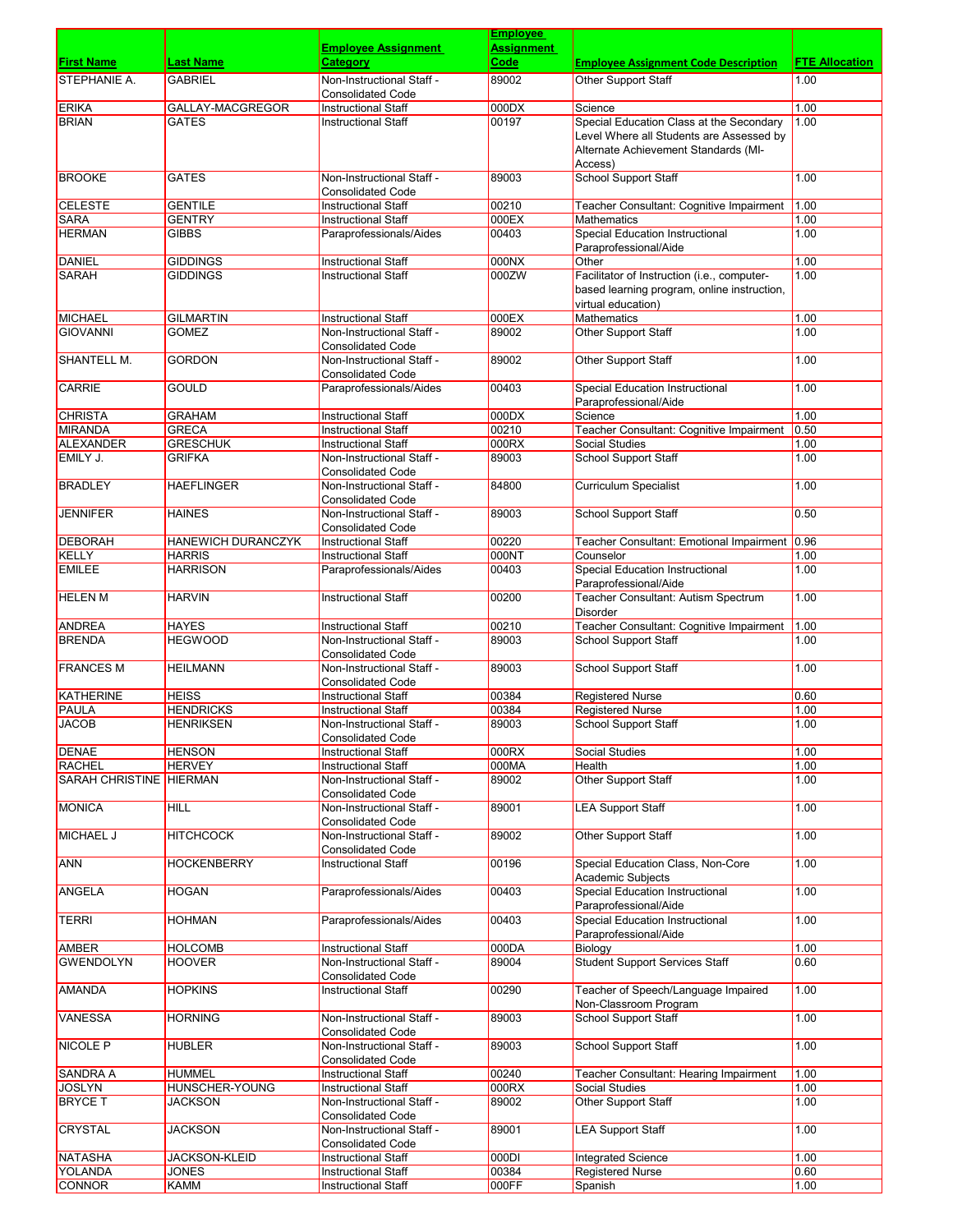|                                      |                               |                                                        | <b>Employee</b>           |                                                                                        |                       |
|--------------------------------------|-------------------------------|--------------------------------------------------------|---------------------------|----------------------------------------------------------------------------------------|-----------------------|
| <b>First Name</b>                    | Last Name                     | <b>Employee Assignment</b><br><b>Category</b>          | <b>Assignment</b><br>Code | <b>Employee Assignment Code Description</b>                                            | <b>FTE Allocation</b> |
| <b>TAMMY L.</b>                      | <b>KAMRAN</b>                 | <b>Instructional Staff</b>                             | 00240                     | Teacher Consultant: Hearing Impairment                                                 | 1.00                  |
| <b>TIFFANY</b>                       | <b>KATSEFARAS</b>             | <b>Instructional Staff</b>                             | 00360                     | <b>Occupational Therapist</b>                                                          | 0.76                  |
| <b>VERONICA</b>                      | <b>KAZMIERSKI</b>             | <b>Instructional Staff</b>                             | 00292                     | Speech Pathologist with a Certificate of                                               | 0.80                  |
|                                      |                               |                                                        |                           | Clinical Competence in a non-teaching role                                             |                       |
| <b>JOSHUA</b>                        | <b>KENNEY</b>                 | <b>Instructional Staff</b>                             | 000DA                     | Biology                                                                                | 1.00                  |
| <b>LAUREN</b>                        | <b>KEOUGH</b>                 | <b>Instructional Staff</b>                             | 000BA                     | English                                                                                | 0.50                  |
| LAUREN                               | <b>KEOUGH</b>                 | <b>Instructional Staff</b>                             | 00310                     | School Social Work (including non-special                                              | 0.50                  |
| <b>ERIN</b>                          | <b>KINGSLEY</b>               | Paraprofessionals/Aides                                | 00403                     | education)<br>Special Education Instructional                                          | 1.00                  |
|                                      |                               |                                                        |                           | Paraprofessional/Aide                                                                  |                       |
| <b>JAY D</b>                         | <b>KIRBY</b>                  | Non-Instructional Staff -                              | 89003                     | <b>School Support Staff</b>                                                            | 1.00                  |
|                                      |                               | <b>Consolidated Code</b>                               |                           |                                                                                        |                       |
| AUREONNA M                           | <b>KIRVAN</b>                 | Non-Instructional Staff -                              | 89003                     | School Support Staff                                                                   | 1.00                  |
|                                      |                               | <b>Consolidated Code</b>                               |                           |                                                                                        |                       |
| <b>JESSICIA A.</b><br><b>RICHARD</b> | <b>KLENK</b><br><b>KORTH</b>  | <b>Instructional Staff</b><br>Paraprofessionals/Aides  | 00250<br>00403            | Teacher Consultant: Visual Impairment<br><b>Special Education Instructional</b>        | 1.00<br>1.00          |
|                                      |                               |                                                        |                           | Paraprofessional/Aide                                                                  |                       |
| <b>CHRISTIAN</b>                     | <b>KOSKY</b>                  | Paraprofessionals/Aides                                | 00403                     | <b>Special Education Instructional</b>                                                 | 1.00                  |
|                                      |                               |                                                        |                           | Paraprofessional/Aide                                                                  |                       |
| <b>LOUJAIN</b>                       | <b>KOUIDER</b>                | <b>Instructional Staff</b>                             | 000BA                     | English                                                                                | 1.00                  |
| <b>ASHLEY YE NA</b>                  | <b>KRYSCYNSKI</b>             | Non-Instructional Staff -                              | 84100                     | <b>Communication and Media</b>                                                         | 1.00                  |
| <b>SUN</b><br><b>ELIZABETH</b>       | <b>KUTEY</b>                  | <b>Consolidated Code</b>                               |                           |                                                                                        |                       |
|                                      |                               | Non-Instructional Staff -<br><b>Consolidated Code</b>  | 83400                     | <b>Business Services (Accounting,</b><br>Bookkeeping, Payroll)                         | 1.00                  |
| <b>WENDY</b>                         | <b>LAMBERT</b>                | Paraprofessionals/Aides                                | 00403                     | <b>Special Education Instructional</b>                                                 | 1.00                  |
|                                      |                               |                                                        |                           | Paraprofessional/Aide                                                                  |                       |
| <b>STEPHEN</b>                       | <b>LAWHORN</b>                | Paraprofessionals/Aides                                | 00403                     | Special Education Instructional                                                        | 1.00                  |
|                                      |                               |                                                        |                           | Paraprofessional/Aide                                                                  |                       |
| <b>CATHERINE</b>                     | LAYTON                        | <b>Instructional Staff</b>                             | 00210                     | Teacher Consultant: Cognitive Impairment                                               | 1.00                  |
| <b>JAMES</b>                         | LEACH                         | Non-Instructional Staff -                              | 89002                     | Other Support Staff                                                                    | 1.00                  |
| <b>CHRISTA</b>                       | <b>LINDEMER</b>               | <b>Consolidated Code</b><br><b>Instructional Staff</b> | 00310                     | School Social Work (including non-special                                              | 0.79                  |
|                                      |                               |                                                        |                           | education)                                                                             |                       |
| <b>RYAN R</b>                        | <b>LISKIEWICZ</b>             | Non-Instructional Staff -                              | 89002                     | Other Support Staff                                                                    | 1.00                  |
|                                      |                               | <b>Consolidated Code</b>                               |                           |                                                                                        |                       |
| JANET                                | LOPEZ                         | <b>Instructional Staff</b>                             | 00196                     | Special Education Class, Non-Core                                                      | 1.00                  |
|                                      |                               |                                                        |                           | Academic Subjects                                                                      |                       |
| LYNN                                 | <b>MAAS</b>                   | <b>Instructional Staff</b>                             | 00292                     | Speech Pathologist with a Certificate of<br>Clinical Competence in a non-teaching role | 1.00                  |
| <b>MICHELLE</b>                      | <b>MANTHEI</b>                | <b>Instructional Staff</b>                             | 196                       | Special Education Class, Non-Core                                                      | 1.00                  |
|                                      |                               |                                                        |                           | Academic Subjects                                                                      |                       |
| <b>TRISHA</b>                        | <b>MATELSKI</b>               | <b>Instructional Staff</b>                             | 000FF                     | Spanish                                                                                | 1.00                  |
| JAMIE L.                             | <b>MAYO</b>                   | <b>Instructional Staff</b>                             | 00380                     | Misc. Other Professional Personnel                                                     | 1.00                  |
| <b>GWENDOLYN</b>                     | MC GEE                        | <b>Instructional Staff</b>                             | 00310                     | School Social Work (including non-special                                              | 1.00                  |
| <b>MICHAEL</b>                       | <b>MC NAMARA</b>              | Non-Instructional Staff -                              | 89002                     | education)<br>Other Support Staff                                                      | 1.00                  |
|                                      |                               | <b>Consolidated Code</b>                               |                           |                                                                                        |                       |
| <b>SARAH</b>                         | <b>MCCARTHY</b>               | <b>Instructional Staff</b>                             | 000EX                     | Mathematics                                                                            | 1.00                  |
| <b>PATTILYN</b>                      | <b>MCCARTY</b>                | <b>Instructional Staff</b>                             | 00370                     | <b>Physical Therapist</b>                                                              | 0.30                  |
| <b>CHELSI</b>                        | <b>MCKNIGHT</b>               | <b>Instructional Staff</b>                             | 00196                     | Special Education Class, Non-Core                                                      | 1.00                  |
|                                      |                               |                                                        |                           | Academic Subjects                                                                      |                       |
| DRAKE<br><b>CARLY</b>                | <b>MEADOW</b><br><b>MEEKS</b> | Instructional Staff<br><b>Instructional Staff</b>      | 000DA<br>000BA            | Biology<br>English                                                                     | 1.00<br>1.00          |
| <b>NAHAL</b>                         | <b>MESHINCHI</b>              | Non-Instructional Staff -                              | 89002                     | Other Support Staff                                                                    | 1.00                  |
|                                      |                               | <b>Consolidated Code</b>                               |                           |                                                                                        |                       |
| JOHN C.                              | MILLER                        | Non-Instructional Staff -                              | 89002                     | <b>Other Support Staff</b>                                                             | 0.80                  |
|                                      |                               | <b>Consolidated Code</b>                               |                           |                                                                                        |                       |
| <b>JACK</b>                          | MILLINA                       | Non-Instructional Staff -                              | 89003                     | <b>School Support Staff</b>                                                            | 1.00                  |
| <b>JENNIFER A</b>                    | <b>MONAHAN</b>                | <b>Consolidated Code</b><br>Non-Instructional Staff -  | 82300                     | Attendance Officer                                                                     | 1.00                  |
|                                      |                               | <b>Consolidated Code</b>                               |                           |                                                                                        |                       |
| <b>AMBREEN</b>                       | <b>MOORAJ</b>                 | Non-Instructional Staff                                | 92400                     | Secretary (Office/Clerical/Administrative                                              | 1.00                  |
|                                      |                               |                                                        |                           | Support)                                                                               |                       |
| <b>MEGHAN-</b>                       | <b>MOORE</b>                  | <b>Instructional Staff</b>                             | 00240                     | Teacher Consultant: Hearing Impairment                                                 | 1.00                  |
| <b>MICHELLE</b>                      |                               |                                                        |                           |                                                                                        |                       |
| <b>FLOWERS</b><br><b>THOMAS W.</b>   | <b>MOORE</b>                  | Non-Instructional Staff -                              | 96100                     |                                                                                        | 0.10                  |
|                                      |                               | <b>Consolidated Code</b>                               |                           | Transportation                                                                         |                       |
| <b>HOPE</b>                          | <b>MORROW</b>                 | <b>Instructional Staff</b>                             | 00360                     | Occupational Therapist                                                                 | 0.60                  |
| ADAM                                 | <b>MOUTARD</b>                | Paraprofessionals/Aides                                | 00403                     | <b>Special Education Instructional</b>                                                 | 1.00                  |
|                                      |                               |                                                        |                           | Paraprofessional/Aide                                                                  |                       |
| <b>BECKY L</b>                       | <b>MULLINS</b>                | Non-Instructional Staff -                              | 76134                     | ISD Supervisor (Human Resources)                                                       | 1.00                  |
|                                      |                               | <b>Consolidated Code</b>                               |                           |                                                                                        |                       |
| <b>JACLYN</b>                        | <b>MULLINS</b>                | Non-Instructional Staff -<br><b>Consolidated Code</b>  | 89003                     | <b>School Support Staff</b>                                                            | 1.00                  |
| <b>SHAHIDAH</b>                      | <b>MUTA</b>                   | <b>Instructional Staff</b>                             | 00196                     | Special Education Class, Non-Core                                                      | 1.00                  |
|                                      |                               |                                                        |                           | Academic Subjects                                                                      |                       |
| <b>GREGORY LOVELL MYERS</b>          |                               | Non-Instructional Staff -                              | 89003                     | School Support Staff                                                                   | 1.00                  |
|                                      |                               | <b>Consolidated Code</b>                               |                           |                                                                                        |                       |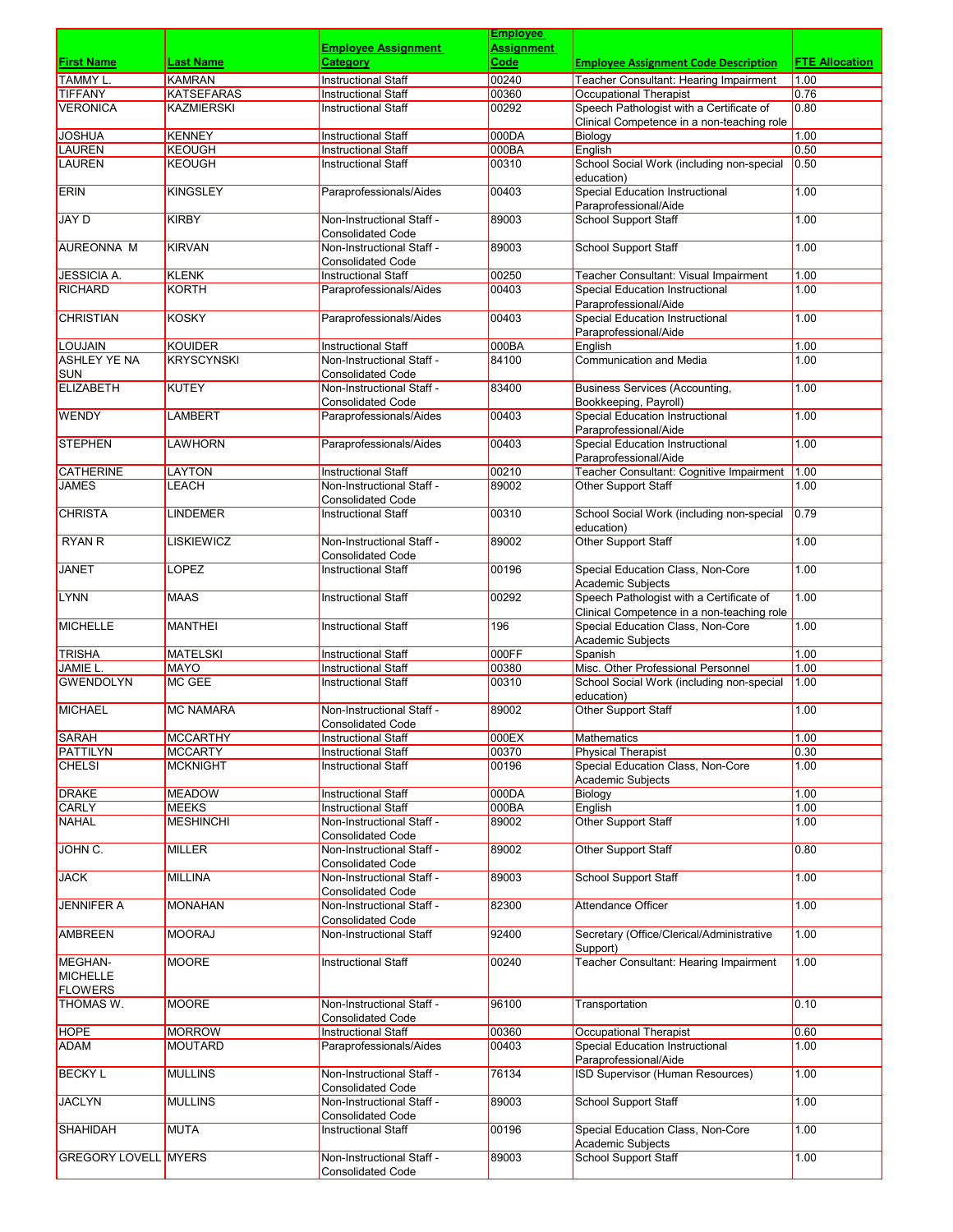|                                     |                               |                                                         | <b>Employee</b> |                                                                         |                       |
|-------------------------------------|-------------------------------|---------------------------------------------------------|-----------------|-------------------------------------------------------------------------|-----------------------|
|                                     |                               | <b>Employee Assignment</b>                              | Assignment      |                                                                         |                       |
| <b>First Name</b>                   | Last Name                     | Category                                                | Code            | <u>Employee Assignment Code Description</u>                             | <b>FTE Allocation</b> |
| <b>JESSICA</b>                      | NAEBECK                       | <b>Instructional Staff</b>                              | 00196           | Special Education Class, Non-Core<br>Academic Subjects                  | 1.00                  |
| <b>BRIAN</b>                        | <b>NEMEROVSKI</b>             | <b>Instructional Staff</b>                              | 000NT           | Counselor                                                               | 1.00                  |
| NICOLA                              | NORTHROP                      | <b>Instructional Staff</b>                              | 00210           | Teacher Consultant: Cognitive Impairment                                | 1.00                  |
| <b>AUDREY</b>                       | <b>NOWAKOWSKI</b>             | <b>Instructional Staff</b>                              | 000BA           | English                                                                 | 1.00                  |
| KRISTIN                             | <b>O'KEEFE</b>                | <b>Instructional Staff</b>                              | 00320           | School Psychologist (SG)                                                | 0.60                  |
| AMY J                               | OLMSTEAD-BRAYTON              | Non-Instructional Staff -                               | 84800           | <b>Curriculum Specialist</b>                                            | 1.00                  |
|                                     |                               | <b>Consolidated Code</b>                                |                 |                                                                         |                       |
| <b>LEE</b>                          | <b>O'NEAL</b>                 | Paraprofessionals/Aides                                 | 00403           | Special Education Instructional                                         | 1.00                  |
|                                     |                               |                                                         |                 | Paraprofessional/Aide                                                   |                       |
| <b>MARSHA</b><br><b>TRISHA</b>      | PAGE-POORE                    | <b>Instructional Staff</b>                              | 00360<br>00403  | <b>Occupational Therapist</b><br><b>Special Education Instructional</b> | 0.30<br>1.00          |
|                                     | <b>PARKER</b>                 | Paraprofessionals/Aides                                 |                 | Paraprofessional/Aide                                                   |                       |
| <b>PHYLLIS</b>                      | <b>PARKS</b>                  | Non-Instructional Staff -                               | 89003           | <b>School Support Staff</b>                                             | 1.00                  |
|                                     |                               | <b>Consolidated Code</b>                                |                 |                                                                         |                       |
| <b>MARITZA</b>                      | <b>PARROTT</b>                | <b>Instructional Staff</b>                              | 000FF           | Spanish                                                                 | 1.00                  |
| <b>ALYSON</b>                       | PATALAN-THOMPSON              | <b>Instructional Staff</b>                              | 000DA           | Biology                                                                 | 1.00                  |
| <b>MAULIKKUMAR A.</b>               | <b>PATEL</b>                  | Non-Instructional Staff -                               | 89002           | Other Support Staff                                                     | 1.00                  |
|                                     |                               | <b>Consolidated Code</b>                                |                 |                                                                         |                       |
| MICHELLE                            | PEET                          | <b>Instructional Staff</b>                              | 000BA           | English                                                                 | 1.00                  |
| <b>BRIANA</b>                       | <b>PEIKERT</b>                | <b>Instructional Staff</b>                              | 00376           | School Counselor (non-instructional)                                    | 1.00                  |
| <b>JENNIFER</b><br><b>GREGORY A</b> | <b>PENN</b><br><b>PEOPLES</b> | <b>Instructional Staff</b><br>Non-Instructional Staff - | 000MB<br>89001  | <b>Physical Education</b>                                               | 1.00<br>1.00          |
|                                     |                               | <b>Consolidated Code</b>                                |                 | Ombudsperson                                                            |                       |
| <b>KYRSTEN</b>                      | <b>PERSELLS</b>               | <b>Instructional Staff</b>                              | 000BA           | English                                                                 | 1.00                  |
| <b>ERIC</b>                         | <b>PHELPS</b>                 | <b>Instructional Staff</b>                              | 000EX           | <b>Mathematics</b>                                                      | 1.00                  |
| <b>GEORGE</b>                       | <b>PHILLIPS</b>               | <b>Non-Instructional Staff</b>                          | 86700           | Maintenance (e.g., Custodian, Facilities                                | 0.60                  |
|                                     |                               |                                                         |                 | Maintenance Worker, Freight, Stock,                                     |                       |
|                                     |                               |                                                         |                 | Material Handlers, Groundskeeper,                                       |                       |
|                                     |                               |                                                         |                 | Laborer, Repairers/General Utility)                                     |                       |
| <b>DARNESHA</b>                     | <b>PICKENS</b>                | <b>Instructional Staff</b>                              | 00310           | School Social Work (including non-special                               | 1.00                  |
|                                     |                               |                                                         |                 | education)                                                              |                       |
| <b>BROOKE</b>                       | <b>PIERSON</b>                | <b>Instructional Staff</b>                              | XL000           | <b>Music Education</b>                                                  | 1.00                  |
| <b>LISA C</b>                       | <b>PIGNOTTI</b>               | Non-Instructional Staff -<br><b>Consolidated Code</b>   | 89003           | <b>School Support Staff</b>                                             | 0.60                  |
| <b>MARIA</b>                        | PILAFTSIDIS-TRACY             | <b>Instructional Staff</b>                              | 000LX           | <b>Visual Art</b>                                                       | 1.00                  |
| PETER                               | <b>POMPA</b>                  | Paraprofessionals/Aides                                 | 00403           | <b>Special Education Instructional</b>                                  | 0.90                  |
|                                     |                               |                                                         |                 | Paraprofessional/Aide                                                   |                       |
| <b>CHARLES</b>                      | <b>POSIGIAN</b>               | <b>Instructional Staff</b>                              | 000FA           | French                                                                  | 1.00                  |
| <b>DELIA</b>                        | <b>POWELL</b>                 | <b>Instructional Staff</b>                              | 00380           | Misc. Other Professional Personnel                                      | 0.67                  |
| <b>DANIEL</b>                       | <b>PRIEST</b>                 | <b>Instructional Staff</b>                              | 000BA           | English                                                                 | 1.00                  |
| <b>LAFAWN</b>                       | <b>PUGHSLEY</b>               | Non-Instructional Staff -                               | 89003           | <b>School Support Staff</b>                                             | 0.60                  |
|                                     |                               | <b>Consolidated Code</b>                                |                 |                                                                         |                       |
| <b>ANTHONY</b>                      | <b>RAVENGA</b>                | Paraprofessionals/Aides                                 | 00403           | <b>Special Education Instructional</b>                                  | 1.00                  |
| <b>TERESA</b>                       | <b>REDDING</b>                | <b>Instructional Staff</b>                              | 00210           | Paraprofessional/Aide<br>Teacher Consultant: Cognitive Impairment       | 1.00                  |
| JAYANTHI                            | <b>REDDY</b>                  | Instructional Staff                                     | 000EX           | Mathematics                                                             | 1.00                  |
| <b>NICOLE</b>                       | <b>REVELS</b>                 | Instructional Staff                                     | 00210           | Teacher Consultant: Cognitive Impairment                                | 1.00                  |
| PIERRE                              | <b>RICE</b>                   | <b>Instructional Staff</b>                              | 00380           | Misc. Other Professional Personnel                                      | 1.00                  |
| <b>ALISON</b>                       | <b>RIETH</b>                  | <b>Instructional Staff</b>                              | 000BA           | English                                                                 | 1.00                  |
| <b>ASHLEY</b>                       | <b>ROBINSON</b>               | <b>Instructional Staff</b>                              | 00292           | Speech Pathologist with a Certificate of                                | 0.64                  |
|                                     |                               |                                                         |                 | Clinical Competence in a non-teaching role                              |                       |
| <b>CLARK</b>                        | <b>RODEFFER</b>               | Non-Instructional Staff -                               | 89002           | Other Support Staff                                                     | 1.00                  |
|                                     |                               | <b>Consolidated Code</b>                                |                 |                                                                         |                       |
| AUTUMN                              | ROGERS-SHEARER                | Paraprofessionals/Aides                                 | 00403           | <b>Special Education Instructional</b>                                  | 1.00                  |
| <b>MIRIAM</b>                       | <b>ROTH</b>                   | <b>Instructional Staff</b>                              | 000FA           | Paraprofessional/Aide<br>French                                         | 1.00                  |
| SONYA                               | <b>ROUGEAU</b>                | Paraprofessionals/Aides                                 | 00403           | Special Education Instructional                                         | 1.00                  |
|                                     |                               |                                                         |                 | Paraprofessional/Aide                                                   |                       |
| <b>BRIDGETTE</b>                    | <b>RUDOLPH</b>                | Non-Instructional Staff -                               | 89004           | <b>Student Support Services Staff</b>                                   | 1.00                  |
|                                     |                               | <b>Consolidated Code</b>                                |                 |                                                                         |                       |
| <b>BRANDON</b>                      | <b>RUSSEAU</b>                | Non-Instructional Staff -                               | 89002           | <b>Other Support Staff</b>                                              | 1.00                  |
|                                     |                               | <b>Consolidated Code</b>                                |                 |                                                                         |                       |
| DANIEL                              | <b>SACKMANN</b>               | Non-Instructional Staff -                               | 89002           | Other Support Staff                                                     | 1.00                  |
|                                     |                               | <b>Consolidated Code</b>                                |                 |                                                                         |                       |
| <b>ERIN</b>                         | SANFORD                       | <b>Instructional Staff</b>                              | 00196           | Special Education Class, Non-Core                                       | 1.00                  |
|                                     | <b>SCHAFFER</b>               |                                                         | 00240           | Academic Subjects                                                       | 1.00                  |
| <b>LAURA M</b><br><b>ELAINE</b>     | SCHAUDER                      | <b>Instructional Staff</b><br>Non-Instructional Staff - | 89002           | Teacher Consultant: Hearing Impairment<br>Other Support Staff           | 1.00                  |
|                                     |                               | <b>Consolidated Code</b>                                |                 |                                                                         |                       |
| RACHEL                              | <b>SCHILLING</b>              | <b>Instructional Staff</b>                              | 00292           | Speech Pathologist with a Certificate of                                | 0.50                  |
|                                     |                               |                                                         |                 | Clinical Competence in a non-teaching role                              |                       |
| CAITLIN                             | <b>SCOLLIN</b>                | <b>Instructional Staff</b>                              | 00196           | Special Education Class, Non-Core                                       | 1.00                  |
|                                     |                               |                                                         |                 | Academic Subjects                                                       |                       |
| DARYL                               | SHACKELFORD                   | <b>Instructional Staff</b>                              | 00230           | Teacher Consultant: Specific Learning                                   | 1.00                  |
|                                     |                               |                                                         |                 | <b>Disabilities</b>                                                     |                       |
| KRISTI                              | <b>SHAFFER</b>                | <b>Instructional Staff</b>                              | 000FF           | Spanish                                                                 | 1.00                  |
| UTKARSH                             | SHAH                          | Non-Instructional Staff -                               | 89002           | Other Support Staff                                                     | 1.00                  |
| FELIX                               | <b>SHAPIRO</b>                | <b>Consolidated Code</b><br><b>Instructional Staff</b>  | 000BA           | English                                                                 | 1.00                  |
|                                     |                               |                                                         |                 |                                                                         |                       |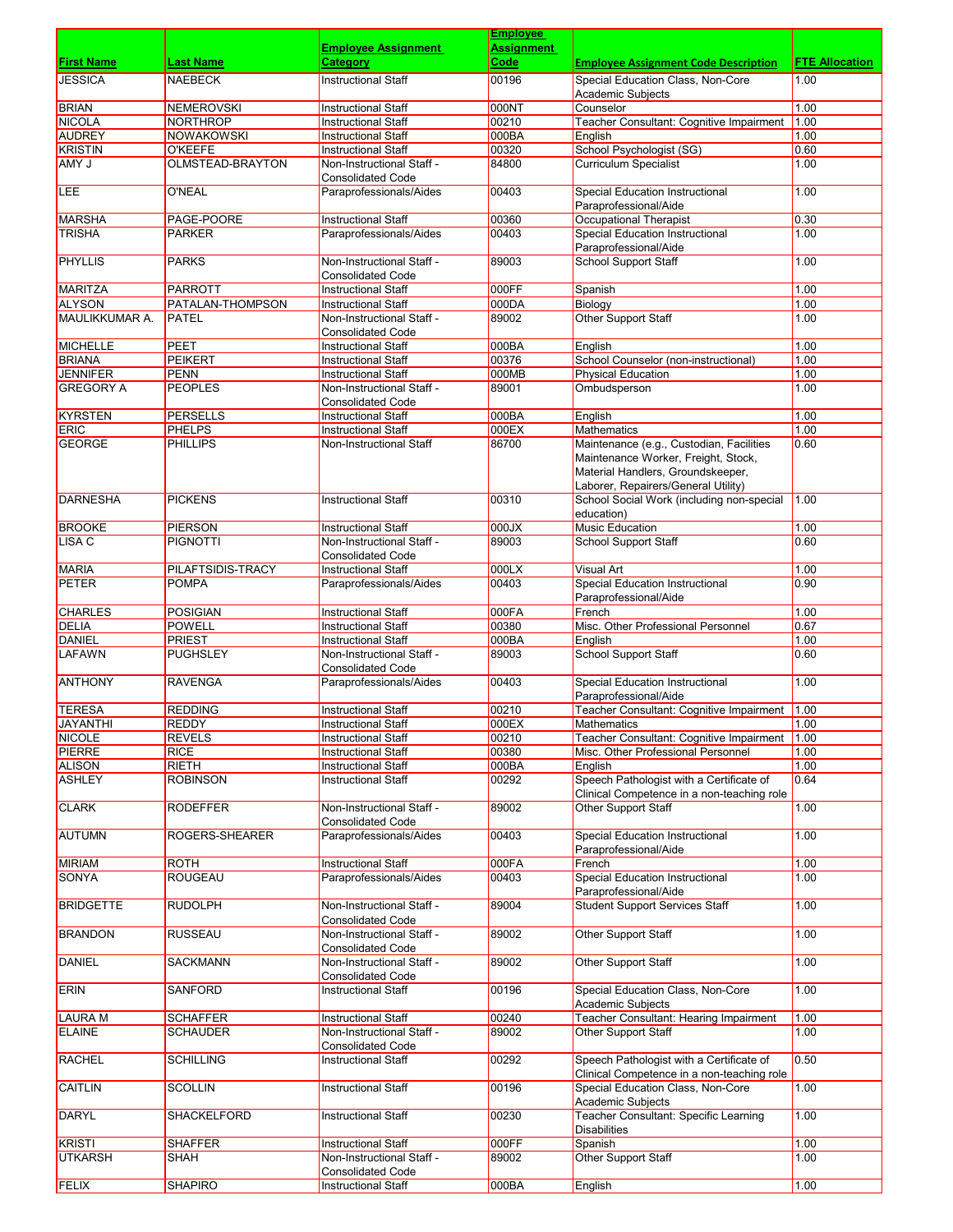|                               |                                 |                                                          | <b>Employee</b>           |                                                                    |                       |
|-------------------------------|---------------------------------|----------------------------------------------------------|---------------------------|--------------------------------------------------------------------|-----------------------|
| <b>First Name</b>             | <b>Last Name</b>                | <b>Employee Assignment</b><br><b>Category</b>            | <b>Assignment</b><br>Code |                                                                    | <b>FTE Allocation</b> |
| <b>MELISSA</b>                | <b>SHEFFER</b>                  | <b>Instructional Staff</b>                               | 000LX                     | <b>Employee Assignment Code Description</b>                        | 1.00                  |
| <b>ENID</b>                   | <b>SILVA MARIN</b>              | <b>Instructional Staff</b>                               | 000FF                     | Visual Art<br>Spanish                                              | 1.00                  |
| <b>PETAR</b>                  | <b>SIMIC</b>                    | Paraprofessionals/Aides                                  | 00403                     | <b>Special Education Instructional</b>                             | 1.00                  |
|                               |                                 |                                                          |                           | Paraprofessional/Aide                                              |                       |
| <b>CARLOS</b>                 | <b>SOSA</b>                     | <b>Instructional Staff</b>                               | 00196                     | Special Education Class, Non-Core                                  | 1.00                  |
|                               |                                 |                                                          |                           | <b>Academic Subjects</b>                                           |                       |
| <b>CHRISTINA</b>              | <b>SPERLE</b>                   | <b>Instructional Staff</b>                               | 00384                     | <b>Registered Nurse</b>                                            | 1.00                  |
| AVA<br><b>DAVID</b>           | <b>SPINDT</b><br>SPITZLEY       | <b>Instructional Staff</b><br>Non-Instructional Staff -  | 000EX<br>89002            | Mathematics<br><b>Other Support Staff</b>                          | 1.00<br>1.00          |
|                               |                                 | <b>Consolidated Code</b>                                 |                           |                                                                    |                       |
| <b>BRENDA</b>                 | <b>SPRINGS</b>                  | Paraprofessionals/Aides                                  | 00403                     | <b>Special Education Instructional</b>                             | 1.00                  |
|                               |                                 |                                                          |                           | Paraprofessional/Aide                                              |                       |
| KIMBREA                       | <b>SQUIREWELL</b>               | <b>Instructional Staff</b>                               | 000NT                     | Counselor                                                          | 1.00                  |
| <b>BECKY J</b>                | <b>STARICK</b>                  | Non-Instructional Staff -                                | 00392                     | Orientation and Mobility Assistant                                 | 1.00                  |
|                               |                                 | <b>Consolidated Code</b><br>Non-Instructional Staff -    |                           |                                                                    |                       |
| <b>CHARLES T</b>              | <b>STEVENSON</b>                | <b>Consolidated Code</b>                                 | 89002                     | Other Support Staff                                                | 1.00                  |
| LANA J.                       | <b>STIEBE</b>                   | Non-Instructional Staff -                                | 89003                     | <b>School Support Staff</b>                                        | 1.00                  |
|                               |                                 | <b>Consolidated Code</b>                                 |                           |                                                                    |                       |
| <b>PAMELA</b>                 | <b>STONE</b>                    | Paraprofessionals/Aides                                  | 00403                     | <b>Special Education Instructional</b>                             | 1.00                  |
|                               |                                 |                                                          |                           | Paraprofessional/Aide                                              |                       |
| <b>MELISSA</b>                | <b>STRATES</b>                  | Non-Instructional Staff -                                | 89003                     | <b>School Support Staff</b>                                        | 1.00                  |
| <b>THERESA</b>                | <b>SUTTON</b>                   | <b>Consolidated Code</b><br><b>Instructional Staff</b>   | 00292                     | Speech Pathologist with a Certificate of                           | 0.20                  |
|                               |                                 |                                                          |                           | Clinical Competence in a non-teaching role                         |                       |
| <b>RENEE</b>                  | <b>SWART</b>                    | <b>Instructional Staff</b>                               | 00196                     | Special Education Class, Non-Core                                  | 1.00                  |
|                               |                                 |                                                          |                           | <b>Academic Subjects</b>                                           |                       |
| <b>ERIN</b>                   | <b>SWENSON</b>                  | <b>Instructional Staff</b>                               | 00320                     | School Psychologist (SG)                                           | 0.70                  |
| ELIZABETH P.                  | <b>TAYLOR</b>                   | <b>Instructional Staff</b>                               | 00240                     | Teacher Consultant: Hearing Impairment                             | 1.00                  |
| <b>LASHONDA</b>               | TAYLOR                          | Non-Instructional Staff -                                | 89003                     | <b>School Support Staff</b>                                        | 1.00                  |
| <b>JOY</b>                    | TAYLOR                          | <b>Consolidated Code</b><br><b>Instructional Staff</b>   | 00230                     | Teacher Consultant: Specific Learning                              | 1.00                  |
|                               |                                 |                                                          |                           | <b>Disabilities</b>                                                |                       |
| <b>IBRAHIM</b>                | <b>TCHEMOGO</b>                 | Paraprofessionals/Aides                                  | 00403                     | <b>Special Education Instructional</b>                             | 1.00                  |
|                               |                                 |                                                          |                           | Paraprofessional/Aide                                              |                       |
| <b>RACHEL G.</b>              | <b>TER MORS</b>                 | Non-Instructional Staff -                                | 89003                     | <b>School Support Staff</b>                                        | 1.00                  |
|                               |                                 | <b>Consolidated Code</b>                                 |                           |                                                                    |                       |
| <b>CATHY</b>                  | <b>THORBURN</b>                 | <b>Instructional Staff</b>                               | 00196                     | Special Education Class, Non-Core                                  | 1.00                  |
| <b>DENISE</b>                 | <b>THRASHER</b>                 | Paraprofessionals/Aides                                  | 00403                     | <b>Academic Subjects</b><br><b>Special Education Instructional</b> | 1.00                  |
|                               |                                 |                                                          |                           | Paraprofessional/Aide                                              |                       |
| <b>FRAZIER</b>                | <b>TOWNSEND</b>                 | <b>Instructional Staff</b>                               | 000ZZ                     | <b>Alternative Education</b>                                       | 1.00                  |
| <b>LAUREN</b>                 | <b>TRAYWICK</b>                 | Paraprofessionals/Aides                                  | 00403                     | Special Education Instructional                                    | 1.00                  |
|                               |                                 |                                                          |                           | Paraprofessional/Aide                                              |                       |
| LAURA                         | <b>TREVISAN</b>                 | <b>Instructional Staff</b>                               | 00320                     | School Psychologist (SG)                                           | 0.54                  |
| <b>ROBIN</b><br><b>TRENAS</b> | <b>TROMBLEY</b><br><b>TYMES</b> | <b>Instructional Staff</b><br><b>Instructional Staff</b> | 000EX<br>00196            | Mathematics<br>Special Education Class, Non-Core                   | 1.00<br>0.68          |
|                               |                                 |                                                          |                           | Academic Subjects                                                  |                       |
| <b>TRENAS</b>                 | <b>TYMES</b>                    | <b>Instructional Staff</b>                               | 00210                     | Teacher Consultant: Cognitive Impairment                           | 0.32                  |
| <b>POOJA</b>                  | <b>UIKEY</b>                    | Instructional Staff                                      | 000DA                     | Biology                                                            | 1.00                  |
| <b>HANNAH</b>                 | <b>USITALO</b>                  | <b>Instructional Staff</b>                               | 00196                     | Special Education Class, Non-Core                                  | 1.00                  |
|                               |                                 |                                                          |                           | Academic Subjects                                                  |                       |
| LAURA                         | <b>VAN FAASEN</b>               | Non-Instructional Staff -                                | 89003                     | <b>School Support Staff</b>                                        | 0.27                  |
| <b>BETHANY</b>                | <b>VONCK</b>                    | <b>Consolidated Code</b><br><b>Instructional Staff</b>   | 000BA                     | English                                                            | 1.00                  |
| <b>KIMBERLY</b>               | <b>VORIAS</b>                   | Paraprofessionals/Aides                                  | 00403                     | Special Education Instructional                                    | 1.00                  |
|                               |                                 |                                                          |                           | Paraprofessional/Aide                                              |                       |
| <b>LAURA</b>                  | WAGNER                          | <b>Instructional Staff</b>                               | 000DC                     | Chemistry                                                          | 1.00                  |
| <b>KAREN S</b>                | WAITZ                           | Non-Instructional Staff -                                | 89003                     | <b>School Support Staff</b>                                        | 1.00                  |
|                               |                                 | <b>Consolidated Code</b>                                 |                           |                                                                    |                       |
| <b>NATHAN</b>                 | WALKER                          | Paraprofessionals/Aides                                  | 00403                     | Special Education Instructional<br>Paraprofessional/Aide           | 1.00                  |
| <b>ELISABETH</b>              | WALLACE                         | <b>Instructional Staff</b>                               | 000BA                     | English                                                            | 1.00                  |
| <b>KRISTOPHER</b>             | WALLACE                         | Paraprofessionals/Aides                                  | 00403                     | Special Education Instructional                                    | 1.00                  |
|                               |                                 |                                                          |                           | Paraprofessional/Aide                                              |                       |
| <b>DEVONNA</b>                | WATTS                           | <b>Instructional Staff</b>                               | 00196                     | Special Education Class, Non-Core                                  | 1.00                  |
|                               |                                 |                                                          |                           | Academic Subjects                                                  |                       |
| <b>DELORES</b>                | WEBB                            | Paraprofessionals/Aides                                  | 00403                     | Special Education Instructional<br>Paraprofessional/Aide           | 1.00                  |
| <b>KENITRA</b>                | WEBSTER                         | Non-Instructional Staff -                                | 89003                     | School Support Staff                                               | 1.00                  |
|                               |                                 | <b>Consolidated Code</b>                                 |                           |                                                                    |                       |
| JEFFREY                       | <b>WEINMANN</b>                 | <b>Instructional Staff</b>                               | 000RX                     | Social Studies                                                     | 1.00                  |
| <b>KRISTEN</b>                | <b>WEST</b>                     | Paraprofessionals/Aides                                  | 00403                     | Special Education Instructional                                    | 1.00                  |
|                               |                                 |                                                          |                           | Paraprofessional/Aide                                              |                       |
| <b>ELIZABETH</b>              | <b>WESTFALL</b>                 | Instructional Staff                                      | 00196                     | Special Education Class, Non-Core                                  | 1.00                  |
| JEFFREY T.                    | WESTFALL                        | <b>Instructional Staff</b>                               | 000MB                     | Academic Subjects<br><b>Physical Education</b>                     | 1.00                  |
| <b>MIRIAM</b>                 | <b>WHITE</b>                    | Non-Instructional Staff -                                | 89004                     | <b>Student Support Services Staff</b>                              | 1.00                  |
|                               |                                 | <b>Consolidated Code</b>                                 |                           |                                                                    |                       |